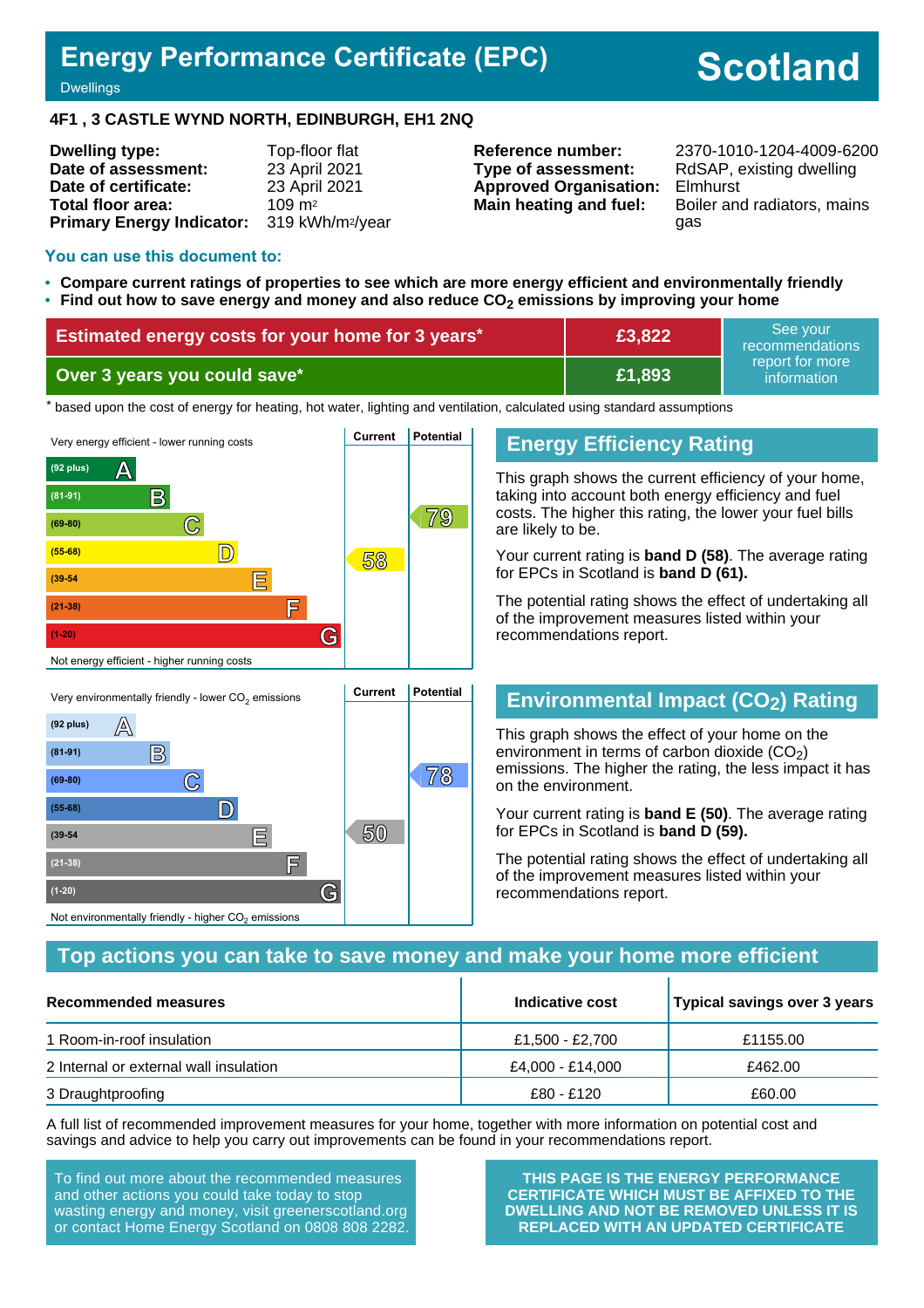## **Summary of the energy performance related features of this home**

This table sets out the results of the survey which lists the current energy-related features of this home. Each element is assessed by the national calculation methodology; 1 star = very poor (least efficient), 2 stars = poor, 3 stars = average, 4 stars = good and 5 stars = very good (most efficient). The assessment does not take into consideration the condition of an element and how well it is working. 'Assumed' means that the insulation could not be inspected and an assumption has been made in the methodology, based on age and type of construction.

| <b>Element</b>        | <b>Description</b>                                                       | <b>Energy Efficiency</b> | <b>Environmental</b> |
|-----------------------|--------------------------------------------------------------------------|--------------------------|----------------------|
| Walls                 | Sandstone or limestone, as built, no insulation<br>(assumed)             | ★★☆☆☆                    | ★★☆☆☆                |
|                       | Solid brick, as built, no insulation (assumed)                           | ★★☆☆☆                    | ★★☆☆☆                |
| Roof                  | Pitched, 100 mm loft insulation<br>Roof room(s), no insulation (assumed) | ★★★☆☆<br>★☆☆☆☆           | ★★★☆☆<br>★☆☆☆☆       |
| Floor                 | (another dwelling below)                                                 |                          |                      |
| Windows               | Partial double glazing                                                   | ★★☆☆☆                    | ★★☆☆☆                |
| Main heating          | Boiler and radiators, mains gas                                          | ★★★★☆                    | ★★★★☆                |
| Main heating controls | Programmer, room thermostat and TRVs                                     | ★★★★☆                    | ★★★★☆                |
| Secondary heating     | None                                                                     |                          |                      |
| Hot water             | From main system                                                         | ★★★★☆                    | ★★★★☆                |
| Lighting              | Low energy lighting in 45% of fixed outlets                              | ★★★★☆                    |                      |

## **The energy efficiency rating of your home**

Your Energy Efficiency Rating is calculated using the standard UK methodology, RdSAP. This calculates energy used for heating, hot water, lighting and ventilation and then applies fuel costs to that energy use to give an overall rating for your home. The rating is given on a scale of 1 to 100. Other than the cost of fuel for electrical appliances and for cooking, a building with a rating of 100 would cost almost nothing to run.

As we all use our homes in different ways, the energy rating is calculated using standard occupancy assumptions which may be different from the way you use it. The rating also uses national weather information to allow comparison between buildings in different parts of Scotland. However, to make information more relevant to your home, local weather data is used to calculate your energy use,  $CO<sub>2</sub>$  emissions, running costs and the savings possible from making improvements.

## **The impact of your home on the environment**

One of the biggest contributors to global warming is carbon dioxide. The energy we use for heating, lighting and power in our homes produces over a quarter of the UK's carbon dioxide emissions. Different fuels produce different amounts of carbon dioxide for every kilowatt hour (kWh) of energy used. The Environmental Impact Rating of your home is calculated by applying these 'carbon factors' for the fuels you use to your overall energy use.

The calculated emissions for your home are 56 kg  $CO<sub>2</sub>/m<sup>2</sup>/yr$ .

The average Scottish household produces about 6 tonnes of carbon dioxide every year. Based on this assessment, heating and lighting this home currently produces approximately 6.1 tonnes of carbon dioxide every year. Adopting recommendations in this report can reduce emissions and protect the environment. If you were to install all of these recommendations this could reduce emissions by 3.4 tonnes per year. You could reduce emissions even more by switching to renewable energy sources.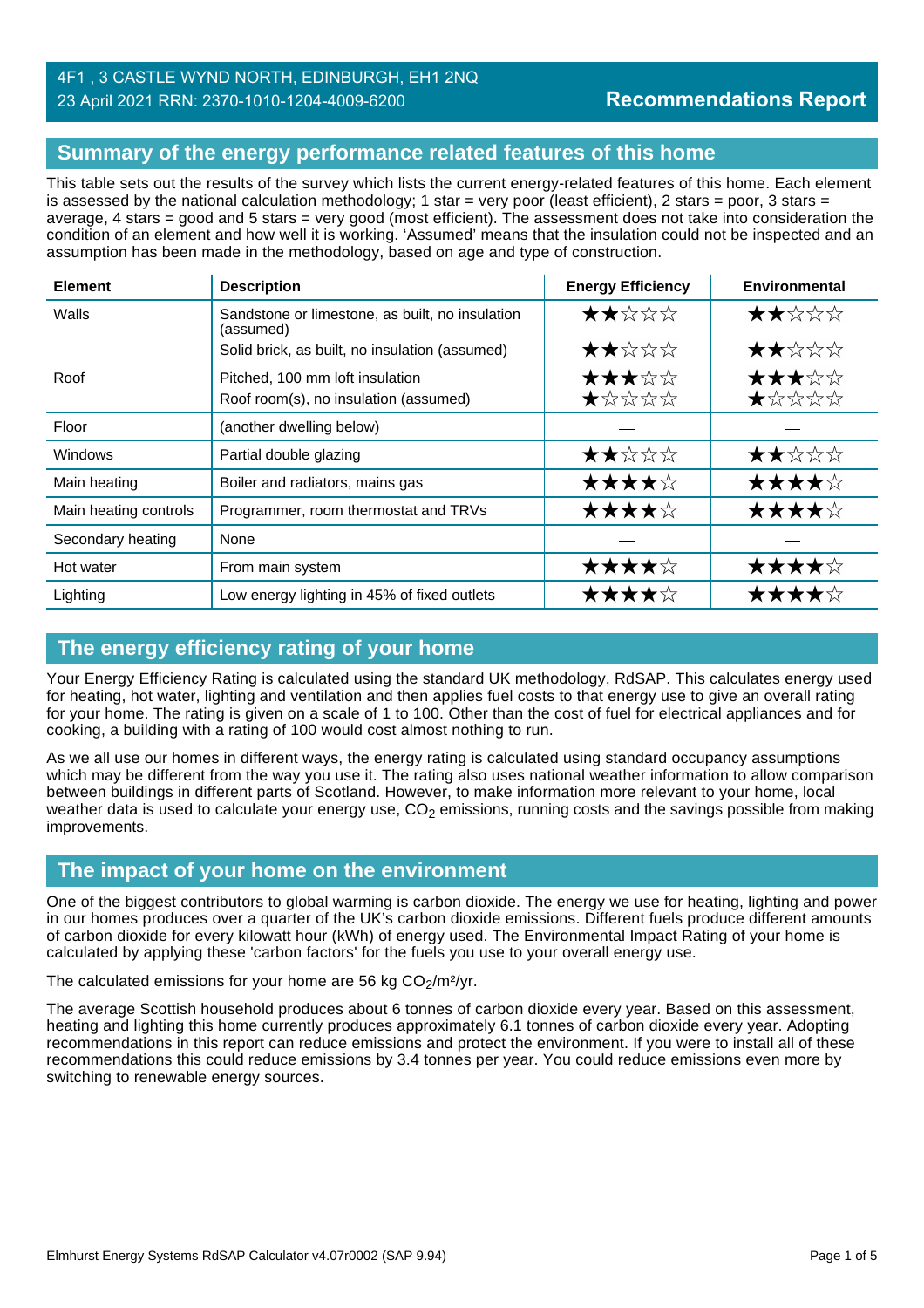| <b>Estimated energy costs for this home</b> |                             |                               |                                 |  |
|---------------------------------------------|-----------------------------|-------------------------------|---------------------------------|--|
|                                             | <b>Current energy costs</b> | <b>Potential energy costs</b> | <b>Potential future savings</b> |  |
| <b>Heating</b>                              | £3,135 over 3 years         | £1,380 over 3 years           |                                 |  |
| <b>Hot water</b>                            | £288 over 3 years           | £288 over 3 years             | <b>You could</b>                |  |
| Lighting                                    | £399 over 3 years           | £261 over 3 years             | save £1,893                     |  |
|                                             | Totals $£3,822$             | £1,929                        | over 3 years                    |  |

These figures show how much the average household would spend in this property for heating, lighting and hot water. This excludes energy use for running appliances such as TVs, computers and cookers, and the benefits of any electricity generated by this home (for example, from photovoltaic panels). The potential savings in energy costs show the effect of undertaking all of the recommended measures listed below.

## **Recommendations for improvement**

The measures below will improve the energy and environmental performance of this dwelling. The performance ratings after improvements listed below are cumulative; that is, they assume the improvements have been installed in the order that they appear in the table. Further information about the recommended measures and other simple actions to take today to save money is available from the Home Energy Scotland hotline which can be contacted on 0808 808 2282. Before carrying out work, make sure that the appropriate permissions are obtained, where necessary. This may include permission from a landlord (if you are a tenant) or the need to get a Building Warrant for certain types of work.

| <b>Recommended measures</b> |                                                                    |                  | <b>Typical saving</b> | <b>Rating after improvement</b> |                    |
|-----------------------------|--------------------------------------------------------------------|------------------|-----------------------|---------------------------------|--------------------|
|                             |                                                                    | Indicative cost  | per year              | <b>Energy</b>                   | <b>Environment</b> |
| 1                           | Room-in-roof insulation                                            | £1,500 - £2,700  | £385                  | C 71                            | D 68               |
| $\mathcal{P}$               | Internal or external wall insulation                               | £4,000 - £14,000 | £154                  | C76                             | 75<br>$\mathbb{C}$ |
| 3                           | Draughtproofing                                                    | £80 - £120       | £20                   | C 77                            | C76                |
| 4                           | Low energy lighting for all fixed outlets                          | £30              | £42                   | C 78                            | C76                |
| 5                           | Replace single glazed windows with low-<br>E double glazed windows | £3,300 - £6,500  | £30                   | C79                             | 78                 |

## **Choosing the right improvement package**

For free and impartial advice on choosing suitable measures for your property, contact the Home Energy Scotland hotline on 0808 808 2282 or go to www.greenerscotland.org.

energy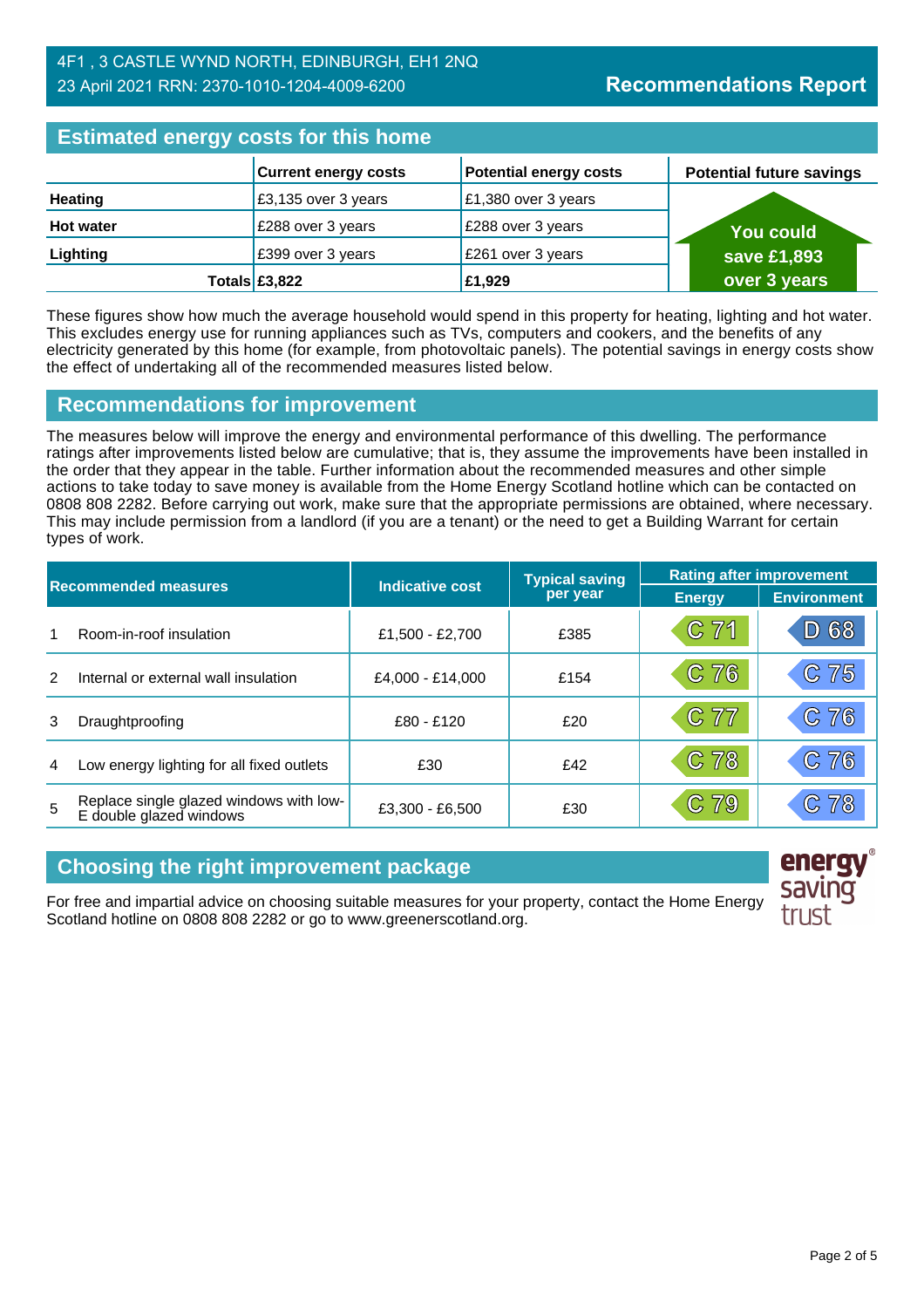## **About the recommended measures to improve your home's performance rating**

This section offers additional information and advice on the recommended improvement measures for your home

#### **1 Room-in-roof insulation**

Insulating roof rooms will significantly reduce heat loss; this will improve levels of comfort, reduce energy use and lower fuel bills. If it has a flat ceiling insulation can usually be added above the ceiling, and sloping ceilings and walls of roof rooms can be insulated using an internal lining board. Roof voids must have adequate ventilation to prevent dampness; seek advice about this if unsure. Further information about roof room insulation and details of local contractors can be obtained from the National Insulation Association (www.nationalinsulationassociation.org.uk). Building regulations generally apply to this work so it is best to check this with your local authority building standards department.

#### **2 Internal or external wall insulation**

Internal or external wall insulation involves adding a layer of insulation to either the inside or the outside surface of the external walls, which reduces heat loss and lowers fuel bills. As it is more expensive than cavity wall insulation it is only recommended for walls without a cavity, or where for technical reasons a cavity cannot be filled. Internal insulation, known as dry-lining, is where a layer of insulation is fixed to the inside surface of external walls; this type of insulation is best applied when rooms require redecorating. External solid wall insulation is the application of an insulant and a weather-protective finish to the outside of the wall. This may improve the look of the home, particularly where existing brickwork or rendering is poor, and will provide longlasting weather protection. Further information can be obtained from the National Insulation Association (www.nationalinsulationassociation.org.uk). It should be noted that a building warrant is required for the installation of external wall insulation. Planning permission may also be required and that building regulations apply to external insulation so it is best to check with your local authority on both issues.

#### **3 Draughtproofing**

Fitting draughtproofing, strips of insulation around windows and doors, will improve the comfort in the home. A contractor can be employed but draughtproofing can be installed by a competent DIY enthusiast.

#### **4 Low energy lighting**

Replacement of traditional light bulbs with energy saving bulbs will reduce lighting costs over the lifetime of the bulb, and they last many times longer than ordinary light bulbs. Low energy lamps and fittings are now commonplace and readily available. Information on energy efficiency lighting can be found from a wide range of organisations, including the Energy Saving Trust (http://www.energysavingtrust.org.uk/home-energyefficiency/lighting).

#### **5 Double glazed windows**

Double glazing is the term given to a system where two panes of glass are made up into a sealed unit. Replacing existing single-glazed windows with double-glazed windows will improve comfort in the home by reducing draughts and cold spots near windows. Double-glazed windows may also reduce noise, improve security and combat problems with condensation. Building regulations apply to this work and planning permission may also be required, so it is best to check with your local authority on what standards need to be met. A building warrant is not required if the windows comply with the current requirements.

#### **Low and zero carbon energy sources**

Low and zero carbon (LZC) energy sources are sources of energy that release either very little or no carbon dioxide into the atmosphere when they are used. Installing these sources may help reduce energy bills as well as cutting carbon.

**LZC energy sources present:** There are none provided for this home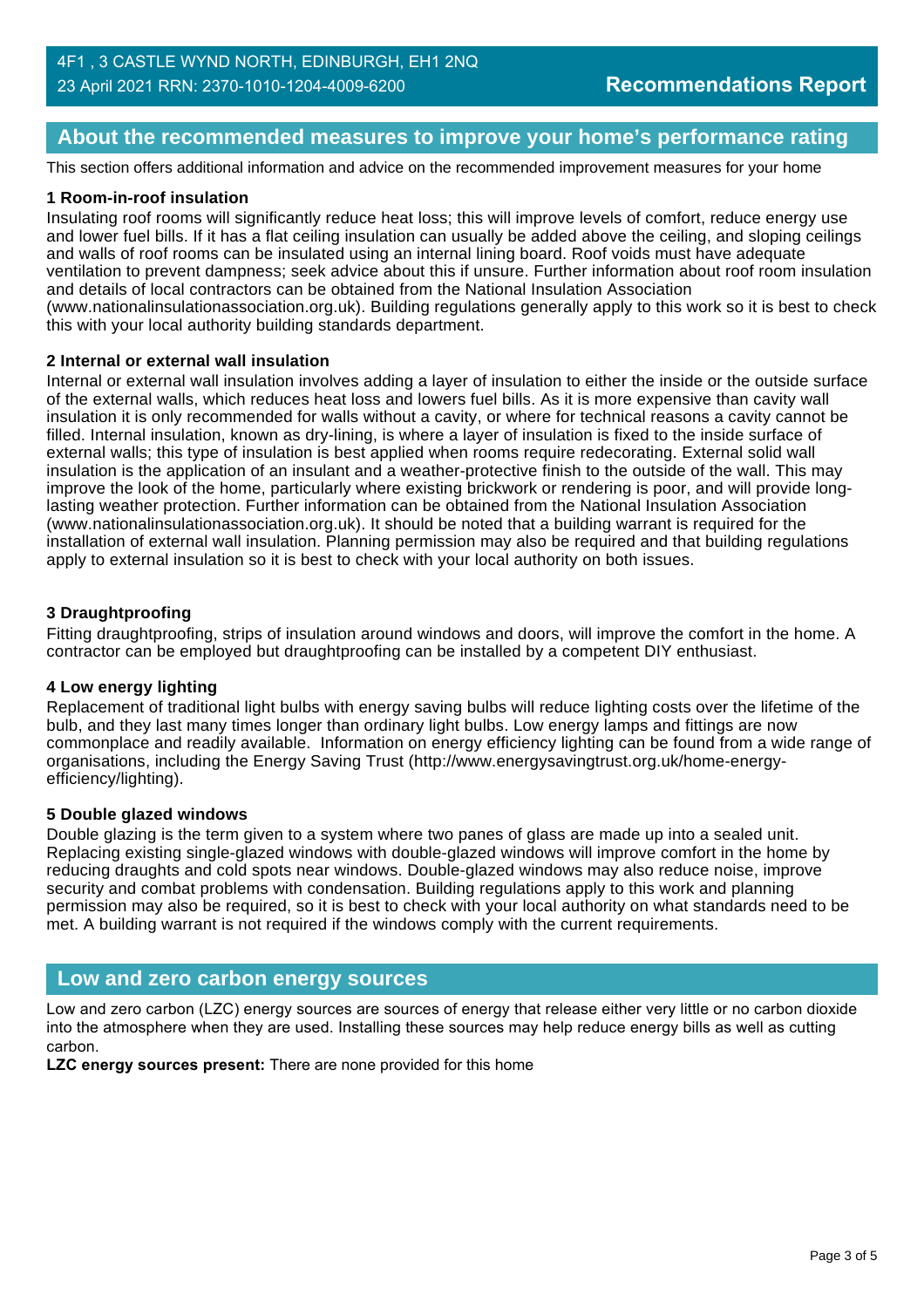## **Your home's heat demand**

You could receive Renewable Heat Incentive (RHI) payments and help reduce carbon emissions by replacing your existing heating system with one that generates renewable heat and, where appropriate, having your loft insulated and cavity walls filled. The estimated energy required for space and water heating will form the basis of the payments. For more information go to www.energysavingtrust.org.uk/scotland/rhi.

| <b>Heat demand</b>           | <b>Existing dwelling</b> | Impact of Joft<br>insulation | Impact of cavity<br>wall insulation | Impact of solid wall<br>insulation |
|------------------------------|--------------------------|------------------------------|-------------------------------------|------------------------------------|
| Space heating (kWh per year) | 21.539                   | (228)                        | N/A                                 | (2,968)                            |
| Water heating (kWh per year) | 2.207                    |                              |                                     |                                    |

## **Addendum**

This dwelling has stone walls and so requires further investigation to establish whether these walls are of cavity construction and to determine which type of wall insulation is best suited.

### **About this document**

This Recommendations Report and the accompanying Energy Performance Certificate are valid for a maximum of ten years. These documents cease to be valid where superseded by a more recent assessment of the same building carried out by a member of an Approved Organisation.

The Energy Performance Certificate and this Recommendations Report for this building were produced following an energy assessment undertaken by an assessor accredited by Elmhurst (www.elmhurstenergy.co.uk), an Approved Organisation Appointed by Scottish Ministers. The certificate has been produced under the Energy Performance of Buildings (Scotland) Regulations 2008 from data lodged to the Scottish EPC register. You can verify the validity of this document by visiting www.scottishepcregister.org.uk and entering the report reference number (RRN) printed at the top of this page.

| Assessor's name:<br>Assessor membership number: | Mr. Nicholas Bonnar<br>EES/016081             |
|-------------------------------------------------|-----------------------------------------------|
| Company name/trading name:                      | Harvey Donaldson & Gibson Chartered Surveyors |
| Address:                                        | 8 Manor Place                                 |
|                                                 | Edinburgh                                     |
|                                                 | EH <sub>3</sub> 7DD                           |
| Phone number:                                   | 01312257668                                   |
| Email address:                                  | frances.wilson@hdg.co.uk                      |
| Related party disclosure:                       | No related party                              |

If you have any concerns regarding the content of this report or the service provided by your assessor you should in the first instance raise these matters with your assessor and with the Approved Organisation to which they belong. All Approved Organisations are required to publish their complaints and disciplinary procedures and details can be found online at the web address given above.

#### **Use of this energy performance information**

Once lodged by your EPC assessor, this Energy Performance Certificate and Recommendations Report are available to view online at www.scottishepcregister.org.uk, with the facility to search for any single record by entering the property address. This gives everyone access to any current, valid EPC except where a property has a Green Deal Plan, in which case the report reference number (RRN) must first be provided. The energy performance data in these documents, together with other building information gathered during the assessment is held on the Scottish EPC Register and is available to authorised recipients, including organisations delivering energy efficiency and carbon reduction initiatives on behalf of the Scottish and UK governments. A range of data from all assessments undertaken in Scotland is also published periodically by the Scottish Government. Further information on these matters and on Energy Performance Certificates in general, can be found at www.gov.scot/epc.